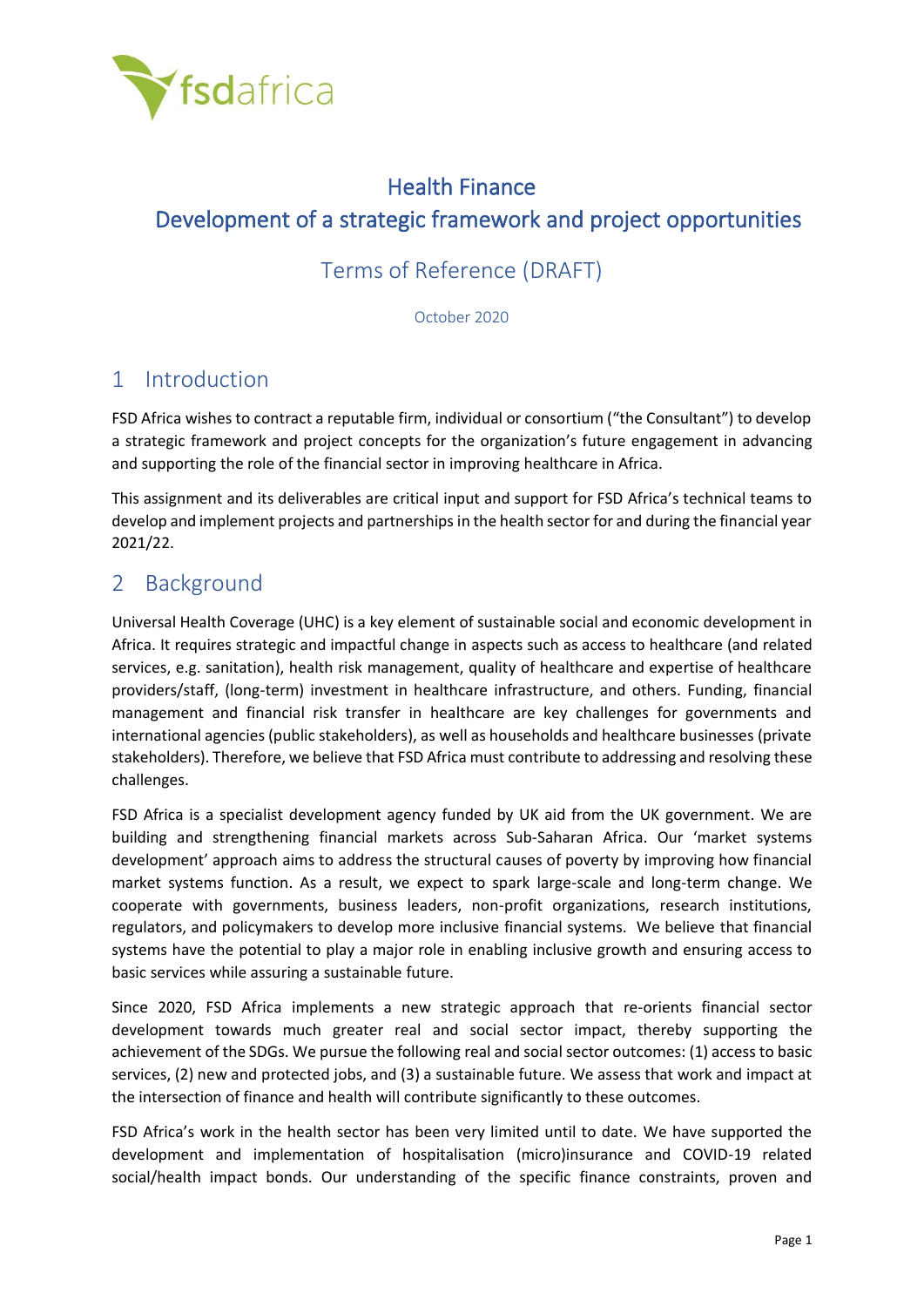

emerging roles of the finance sector in healthcare, specific initiatives and potential partnerships is limited. We intend to take a more deliberate and structured approach to health finance and the subsequent implementation of impactful and transformative programmes. We perceive that the complex and wide-ranging theme of "health finance" needs to be divided into specific technical aspects and sub-systems to allow for this approach. Furthermore, our intention and urgency are informed by the exposure of the fragility and ineffectiveness of healthcare in Africa during the COVID-19 pandemic and the recognition that health and healthcare have a central role in equitable and sustainable economic and social development in Africa.

Against this background, and as a first step, FSD Africa wants to develop and adopt an organizationwide understanding of health finance and our role in this field. We also want to determine opportunities and requirements to develop partnerships and to begin developing a pipeline of future programmes and projects. The ambition is to build a substantial health finance portfolio within the next 12-18 months.

### 3 Objective

We set two main objectives for this assignment:

- The consultant shall develop a strategic framework to achieve a clear picture of how our instruments and interventions can address critical constraints in health finance and thereby contribute to systemic change at the intersection of the financial and health systems. Furthermore, the consultant shall develop a Theory of Change that describes clear pathways for our interventions and their outputs to achieve positive outcomes in health finance and, ultimately, to improve real and social sector outcomes.
- The consultant shall provide critical advisory, research and resources to the technical units' work on developing and launching a portfolio of projects and partnerships during the 2021/22 business period. The technical teams intend to use the strategic framework and Theory of Change to make decisions on programmatic and partnership priorities.

### 4 Scope of work

FSD Africa intends to address two dimensions of health finance constraints:

- Financial sector inefficiencies and structural deficiencies that inhibit the optimal provision of, access to or funding for health care; and
- Health sector problems that inhibit financial markets, financial services providers or financial services to improve healthcare.

We understand the health sector to comprise aspects of:

- Provision of adequate healthcare by public and private healthcare providers, i.e. infrastructure such as hospitals and other healthcare providers, and also medical equipment and pharmaceuticals;
- Access to healthcare, i.e. physical, legal, social and financial access, as well as access to the relevant level and quality of care;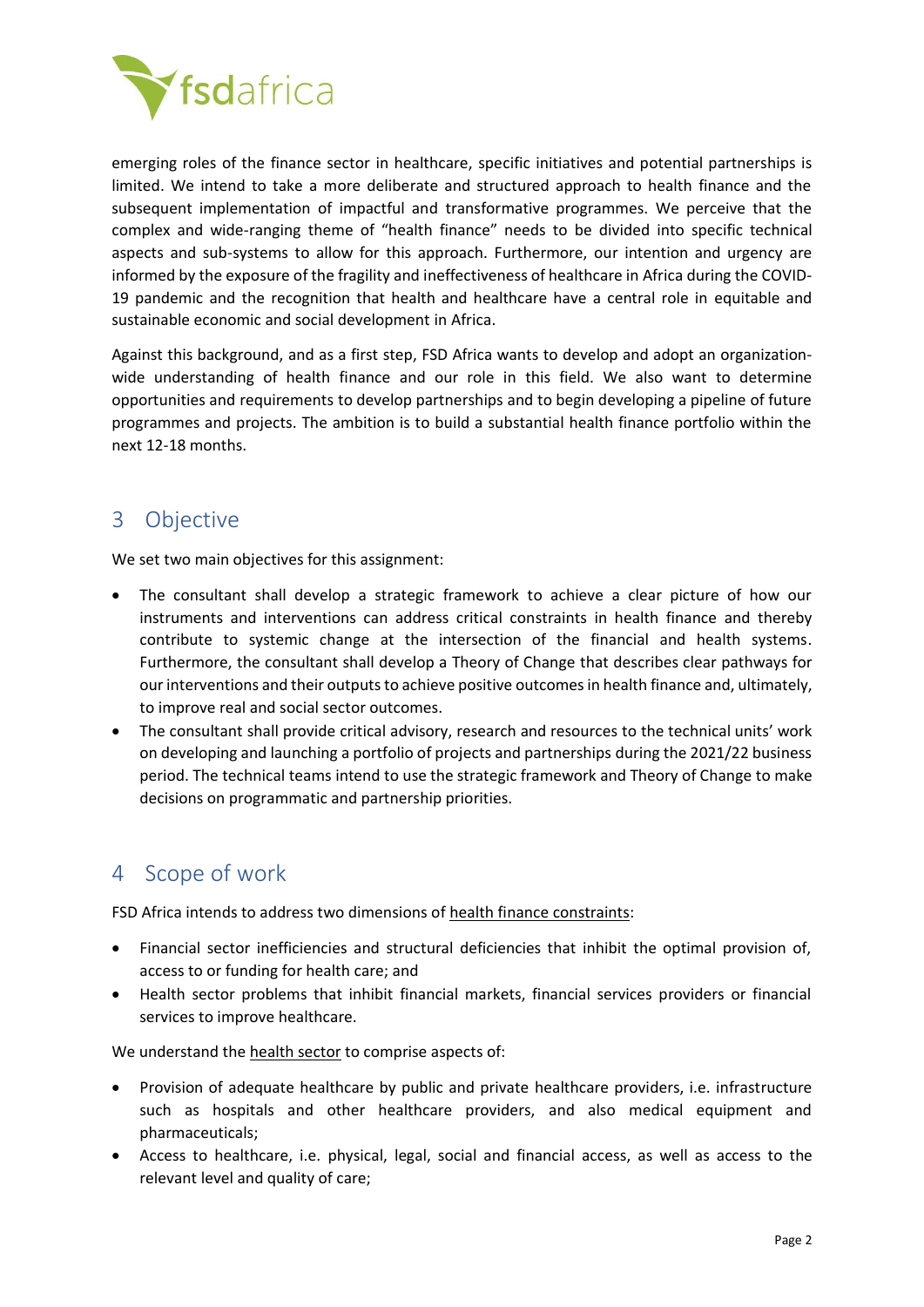

• Financing of healthcare, i.e. capital investments, operating expenses and working capital, human resources & skills investment, payment systems, public or private health insurance systems, public (tax-based) funding, other prepayment solutions (e.g. health wallets)

We intend to work with public and private stakeholders in the health system. Public stakeholders include ministerial departments, government agencies (incl. financing agencies), public healthcare facilities and research & training institutions. Private stakeholders include private health companies and healthcare providers, financial sector companies, NGOs, and others.

We understand the financial system to include the following:

- Policy and regulation, as set, implemented and supervised by government departments and regulatory agencies, and challenged and discussed by civil society organisations;
- Financial markets institutions and financial services providers, clustered in the sub-sectors of capital markets & investment, credit & banking, and risk management & transfer (insurance), and including private commercial or state-owned semi-commercial stakeholders;
- Financial services and products, including capital markets instruments (e.g. investment funds, commercial and social-impact bonds, debt and equity investments), banking and credit products (incl. microcredit), insurance and other risk transfer instruments (e.g. swaps, derivatives), payments services (e.g. bank transfers, mobile money services)

FSD Africa intends to use a combination of the following implementation modes in its projects and programmes:

- Financial Tools: Grants; Returnable Grants; Investment Capital (debt and equity)
- Non-financial Tools: Convening (to share insights and collaborate between stakeholders), Market Insights & Advocacy, Technical Assistance (by internal or external experts)

FSD Africa has committed to significant impact among fragile communities and states and to address gender issues as a cross-cutting theme in its programme and project portfolio. We perceive that there are significant opportunities to operationalise these commitments in our future work on health finance. The assignment shall give particular attention to opportunities and recommendations related to fragile communities and states, as well as gender aspects.

Also, while our mandate enables us to work anywhere in Sub-Saharan Africa, we prioritise specific geographies and countries and have a preference for multi-country or regional projects. Further information on our geographic priorities is included in annexes 1 and 2.

The assignment will implement the following work streams:

*Work Stream 1 - Constraints and Opportunities in Finance for Health:* Understanding and describing the constraints and opportunities for the financial sector to contribute to improving provision of, access to, and funding of healthcare in FSD Africa's target geographies;

*Work Stream 2 - Health Finance Theory of Change:* Formulating and agreeing a theory of change that connects FSD Africa's mandate and instruments to systemic change at the intersection of the health and financial systems and defines reliable impact paths towards real and social sector outcomes;

*Work Stream 3 - Programmes and Partnerships in Health Finance:* Identifying key programming and partnership concepts and opportunities, as well as key strategic initiatives, that would contribute to the operationalisation of the agreed Theory of Change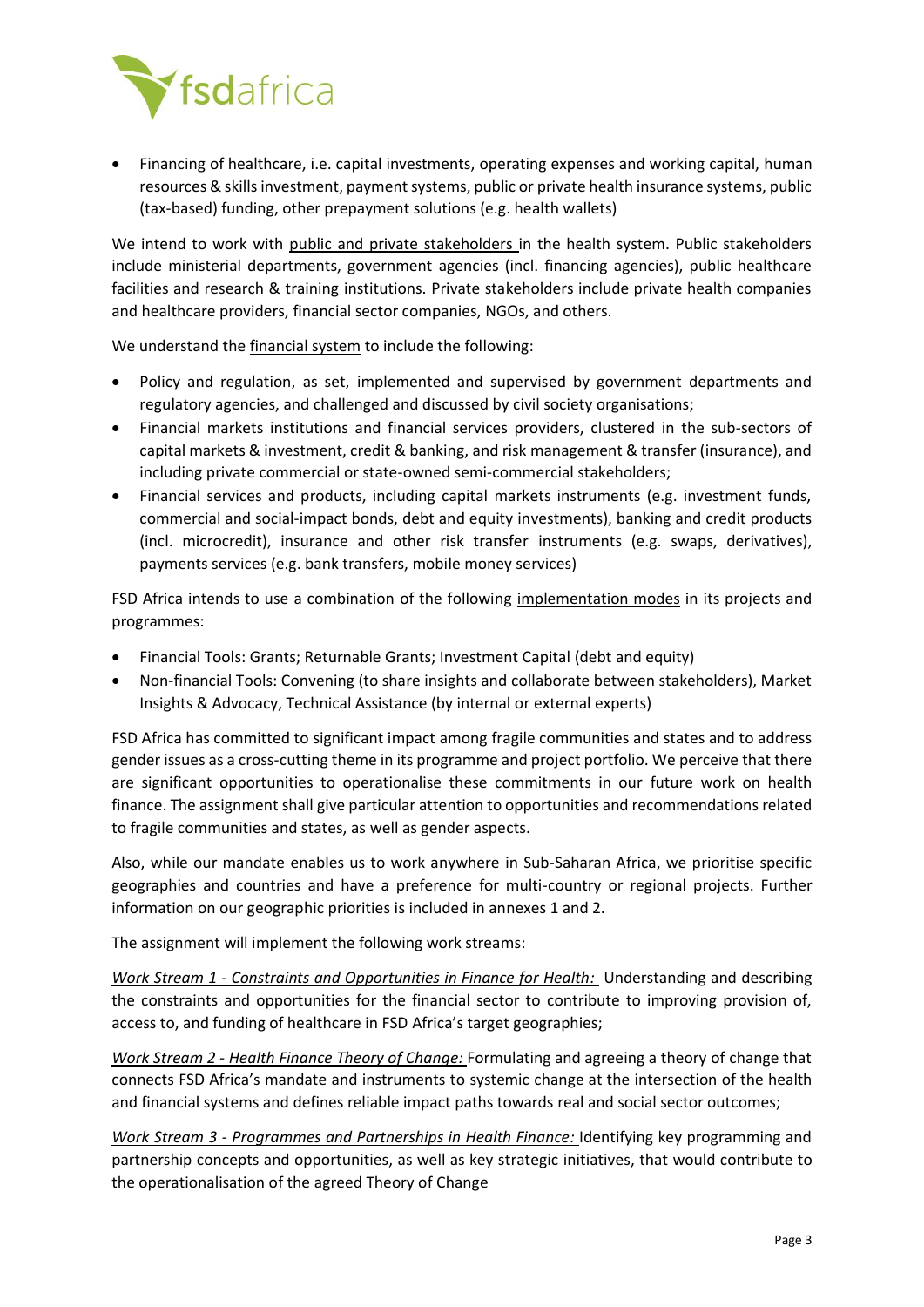

The detailed scope of work for each work stream is:

#### *Work Stream 1 - Constraints and Opportunities in Finance for Health:*

- Research and document a relevant selection of impactful and replicable models of partnerships and services/products in (primarily) Africa; particularly considering innovations and emerging trends and clearly identifying the constraints and unmet health finance needs of the stakeholders
- Identify and review existing relevant conceptual or strategic frameworks and/or Theories of Change
- Identify and prioritise finance-related constraints of key healthcare stakeholders; with constraints organised in at least the following dimensions
	- o Formal and informal community initiatives <-> local, regional or national governments
	- $\circ$  Urban stakeholders and health systems <-> rural stakeholders and health systems
	- o Formal sector institutions and patients <-> informal sector institutions and patients
	- o Supporting the launch or pilot of new partnerships, services and institutions <-> supporting scaling-up of existing partnerships, services and institutions
- Take a view on the prospective impact of the COVID-19 pandemic on healthcare and healthcare finance constraints and trends in Africa, in particular over the medium- to longterm
- Identify and prioritise key partnership and coordination needs among and between health and finance sector stakeholders, with a particular view to regional or Africa-wide stakeholders
- Present synthesised findings and a recommendation of the "health finance" definition to FSD Africa's Executive Committee and facilitate and document the subsequent discussion and adoption of an organisation-wide definition (and relevant background and explanatory documentation)

### *Work Stream 2 - Health Finance Theory of Change:*

- Review FSD Africa's 2020-25 Strategy and the MRM (M&E) commitments and interpret health finance in light of this framework
- Consult with FSD Africa's technical teams and review their programmatic, partnership and strategic approaches in other sectors (e.g. climate finance) and, where possible, draw conclusions for their potential application to health finance
- Engage with key internal and external stakeholders to understand their views and experience on health finance and how this could reflect in FSD Africa programming and partnerships
- Develop a Health Finance Theory of Change on the basis of the overarching FSD Africa Theory of Change
- Present the (draft) Theory of Change to FSD Africa's Executive Committee and facilitate a discussion that concludes with the adoption of a (revised) Health Finance Theory of Change (and relevant background and explanatory documentation)

### *Work Stream 3 - Programmes and Partnerships in Health Finance:*

• Review the currently existing programmes and partnerships of FSD Africa's technical teams and assess which of these could be leveraged for health finance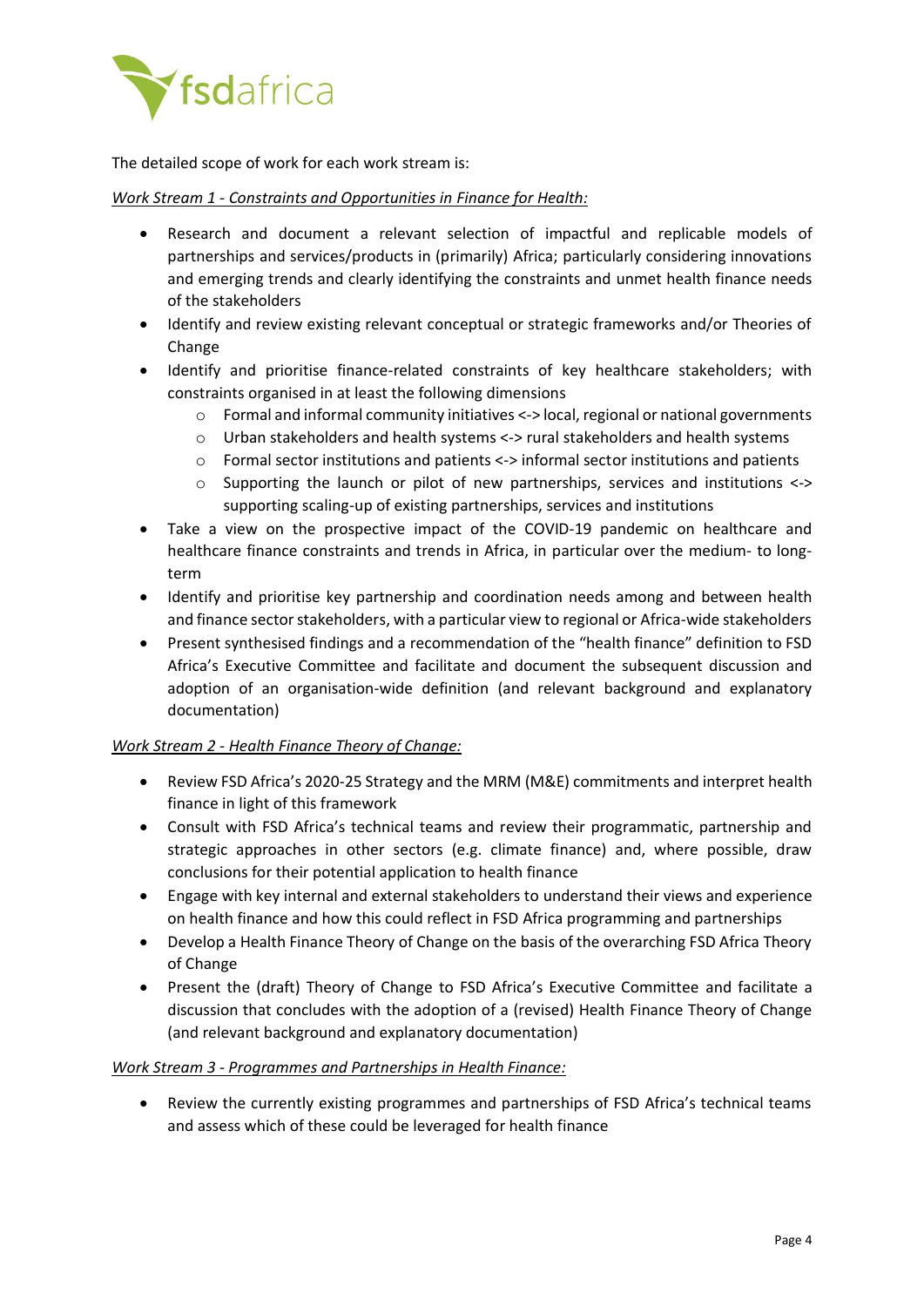

- Review health finance status, policy, market structure and needs, and identify programming and partnership needs and opportunities across selected regions and countries in Africa, with particular attention to the target geographies of FSD Africa
- Working with the technical teams of FSD Africa, identify and jointly document at least 10 programmatic/project opportunities (at least 2 per team) as well as partnerships that would operationalise the Theory of Change
- In collaboration with the technical teams, determine and summarise (in concept notes) at least five programme concepts that are prioritised for approval and implementation in the 2021/22 business period, and support technical teams in developing the necessary resources and partnerships in the period until March 2021

FSD Africa's "Capital Markets Development" practice is currently commissioning a different consulting assignment that aims to identify potential capital markets initiatives for the long-term financing of health services. The assignment specified in this ToR document is expected to complement the capital markets focused assignment through appropriate coordination efforts. It is also expected to prioritise health finance programme and partnerships concepts (work stream 3) that are not covered by the capital markets assignment, so as to not duplicate consultants' work and develop potentially conflicting deliverables.

| <b>Deliverable</b>                                                       | Due Date (from     |
|--------------------------------------------------------------------------|--------------------|
|                                                                          | project inception) |
| Inception Report (defining detailed work plan)                           | 2 weeks            |
| Work Stream 1 - Constraints and Opportunities in Finance for Health      |                    |
| Draft slide deck on findings and proposed definition of "health finance" | 5 weeks            |
| Presentation and workshop with Executive Committee                       | 7 weeks            |
| Final slide deck (ca. 15 slides)                                         | 9 weeks            |
| Work Stream 2 - Health Finance Theory of Change                          |                    |
| Slide deck on draft Theory of Change and its background & rationale      | 8 weeks            |
| Presentation and workshop with Executive Committee                       | 10 weeks           |
| Final slide deck on Theory of Change (incl. explanatory notes)           | 12 weeks           |
| Work Stream 3: Programmes and Partnerships in Health Finance             |                    |
| Short outlines of 10 programme/project opportunities (1-2 pages each)    | 18 weeks           |
| Concept notes on 5 potential programme/projects (4-5 pages each)         | 24 weeks           |

# 5 Deliverable and timelines

# 6 Logistics and Reporting

All work of the Consultant shall be carried out remotely. No travel is required. The majority of relevant stakeholders operate in African & European time zones.

The consultant will report to the Assistant Director (Risk) of FSD Africa. In addition, it is intended that the Consultant engages closely across the entire organisation, in particular with staff of the technical teams and of the Strategy & Advocacy team.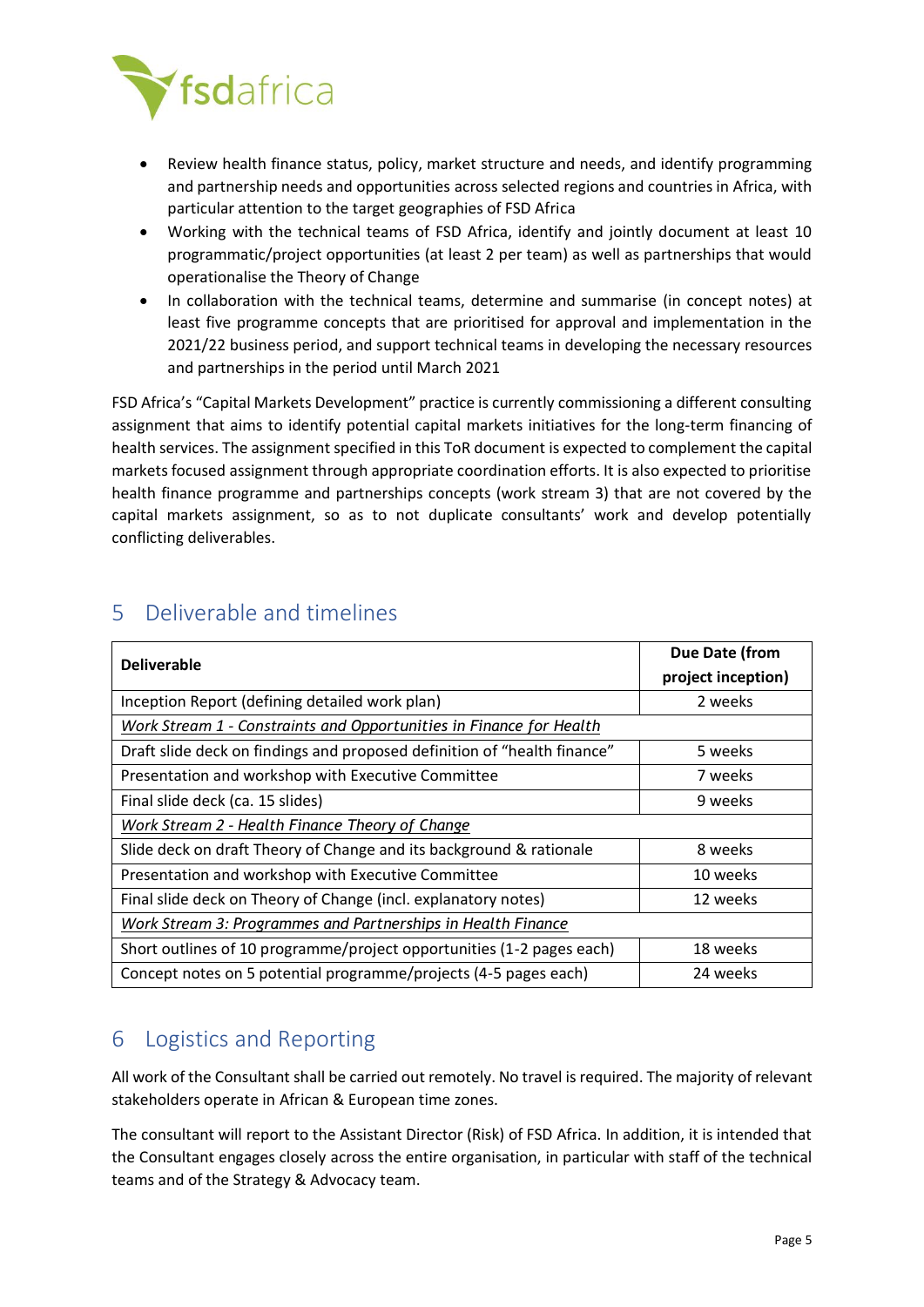

### 7 Invitation to Tender

Proposals are invited from suitably qualified consultants (individuals, firms, consortiums).

The proposal should contain:

- A description of the Consultant's understanding of the objective of the assignment as outlined in these terms of reference and their role in fulfilling this objective;
- A description of the Consultant's proposed approach to undertaking the work, including any suggestions on how to vary or supplement the identify tasks in order to ensure successful completion of the consultancy;
- A profile of the team lead and other key team members that will undertake the work, including explanation of their specific roles and responsibilities in relation to the assignment. This description should be supported by tailored CVs (in an annex, no more than 3 pages per CV);
- A short summary of relevant experience (tailored to the assignment) and referrals for similar work done in the last three years;
- A detailed timeline, including submission of key deliverables;
- An itemized activity-based budget for both professional fees and reimbursable expenses. The budget should include all applicable taxes.

Proposals should be submitted to the Assistant Director (Risk) by email [\(thomas@fsdafrica.org\)](mailto:thomas@fsdafrica.org) by close of business on 26 October 2020 under a subject line reading 'Proposal: 'Health Finance - Development of a Strategic Framework and Project Opportunities`.

Note: As per Kenya's tax law, FSD Africa will pay the Consultant after deducting the appropriate withholding taxes at the applicable rate between Kenya and the Consultant's country of tax residence, considering any tax treaties in force. It is the responsibility of the Consultant to keep themselves apprised of these applicable taxes.

### 8 Basis of Award

A contract will be awarded to the most economically advantageous tender based on the following mandatory qualifications and assessment criteria:

### Mandatory Qualifications

- Understanding of the current state of knowledge and practice in health finance
- Expertise in consulting within the field of health finance, evidenced by successfully completing relevant assignments within the last three years
- Experience working on market or product development, product/service management, strategy consulting, or other relevant activities in the financial and/or health systems of emerging economies

### Assessment Criteria

• Relevant technical capacity and qualifications (20%)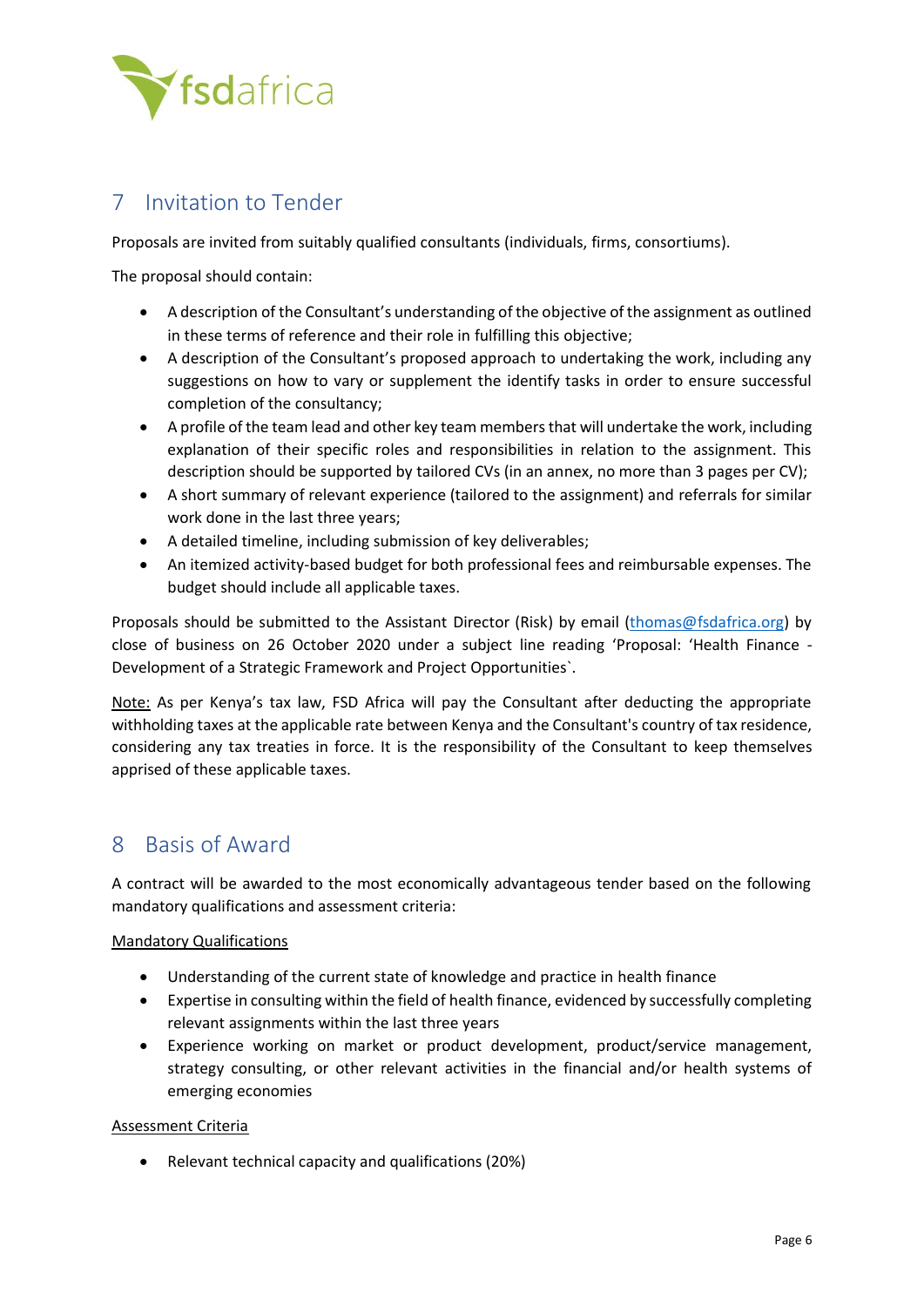

- Demonstrated ability and experience to deliver in the work area outlined in this Terms of Reference (evidenced by previous assignments, client references, publications, etc.) (40%)
- Quality of the proposal in response to the Terms of Reference (understanding, approach to the assignment, originality, relevance) (25%)
- Value for money (based on fee rates, inputs and total cost of the assignment (15%)

### 9 Contact

Questions or comments in respect to these terms of reference should be directed to the Assistant Director (Risk) at [thomas@fsdafrica.org.](mailto:thomas@fsdafrica.org)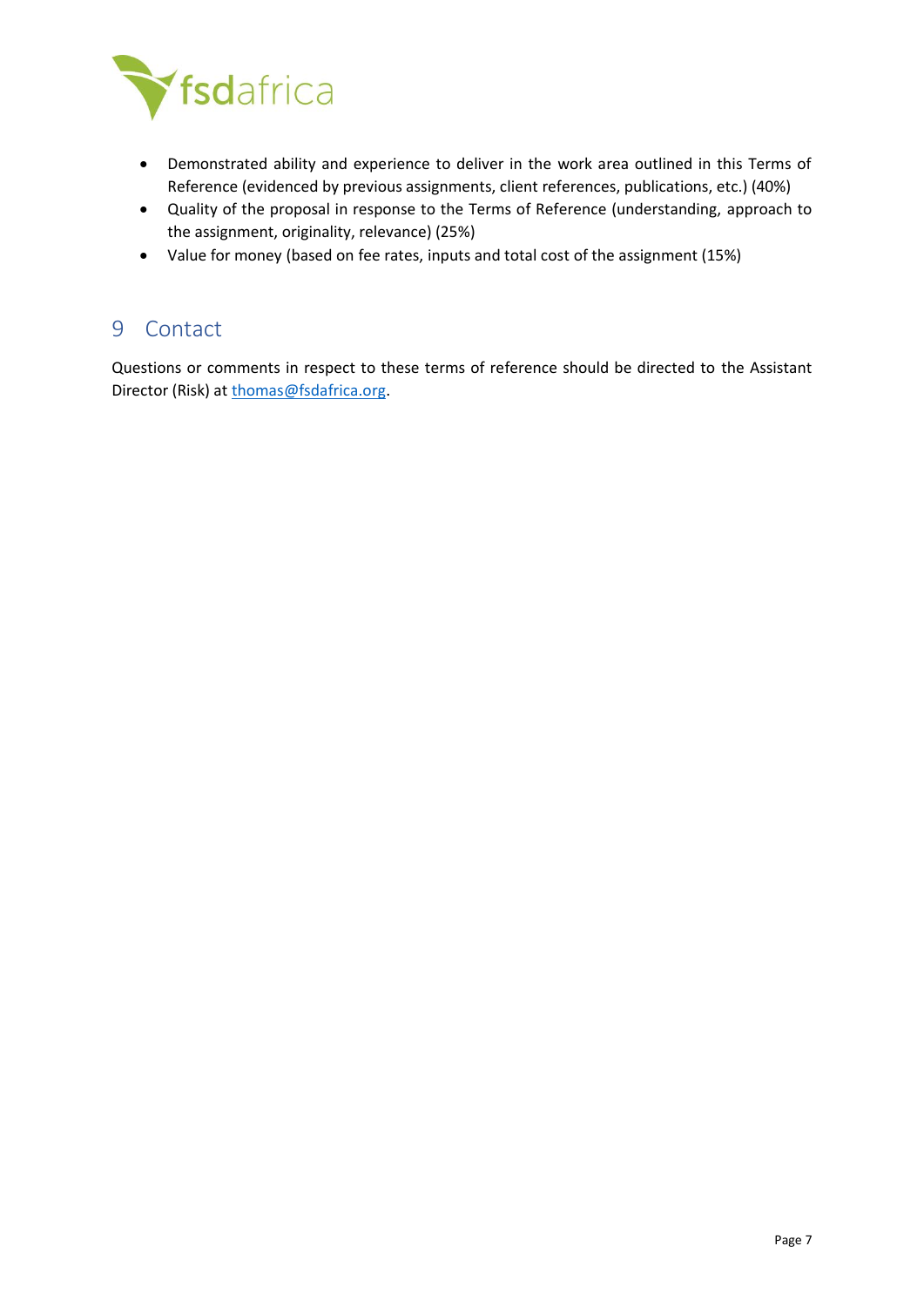

### Annex 1: Background on FSD Africa

#### About FSD Africa

We work to reduce poverty by strengthening Africa's financial markets.

Established in 2012 and supported by UK aid, FSD Africa is a specialist development agency working to build and strengthen financial markets across sub-Saharan Africa. We work to reduce poverty through a 'market systems development' approach, which means we aim to address the structural, underlying causes of poverty by improving financial market systems so that they enable systemic real sector change.

We believe that investing in building a financial system that is transparent, stable and accessible creates the conditions for a fair and sustainable future, where inequality is reduced, corruption is tackled, and where individuals, businesses and governments alike are able to prepare for future challenges, from climate change to political instability.

From our headquarters in Nairobi, our team of financial sector experts work alongside governments, business leaders, regulators and policy makers to design and build ambitious programmes that make financial markets work better for everyone. Depending on the project, we can provide a combination of grants, investment capital, market insights or technical assistance to ensure we achieve our objectives.

We focus our work where the need is greatest, and where we believe the potential for impact is the most significant. We have a specific mandate to invest in breakthrough, innovative ideas that we believe can have a transformative impact. By sharing risk with our partners, we're able to address more difficult, persistent, or higher-risk challenges, in more unstable or fragile geographies, than traditional development finance organisations.

Please find more details about FSD Africa on our website at [www.fsdafrica.org](http://www.fsdafrica.org/).

#### About FSD Africa's 2020-25 Strategy ("FSD Africa III") and FSD 2.0

FSD Africa III (2020-25) is the organisation's third strategic plan. The UK Government's Department for International Development (DFID) approved a new funding package to support its delivery in December 2019. DFID also provided new funding to eight other existing financial sector deepening programmes or 'FSDs', as well as four new FSD structures. This portfolio falls under a broader approach known as 'FSD 2.0'.

Both FSD Africa III and FSD 2.0 recognise that financial sector development in Africa faces new challenges, and that a fresh approach is required to lock in and accelerate the gains of the previous cycle. This fresh approach has three main pivots: operational, geographic and developmental.

#### *A new impact narrative*

To strengthen FSD Africa and the wider FSD Network's impact, existing theories of change will be recast to prioritise programming that focusses on jobs and incomes, access to basic services and goods, and sustainability. This shift will enable FSDs to focus on financial market building that tackles pressing development challenges in Africa (e.g. jobless growth, homelessness, climate change) as well as the global goals (e.g. the United Nation's Sustainable Development Goals). In doing so, the 'line of sight' between FSD programming and poverty reduction will become clearer.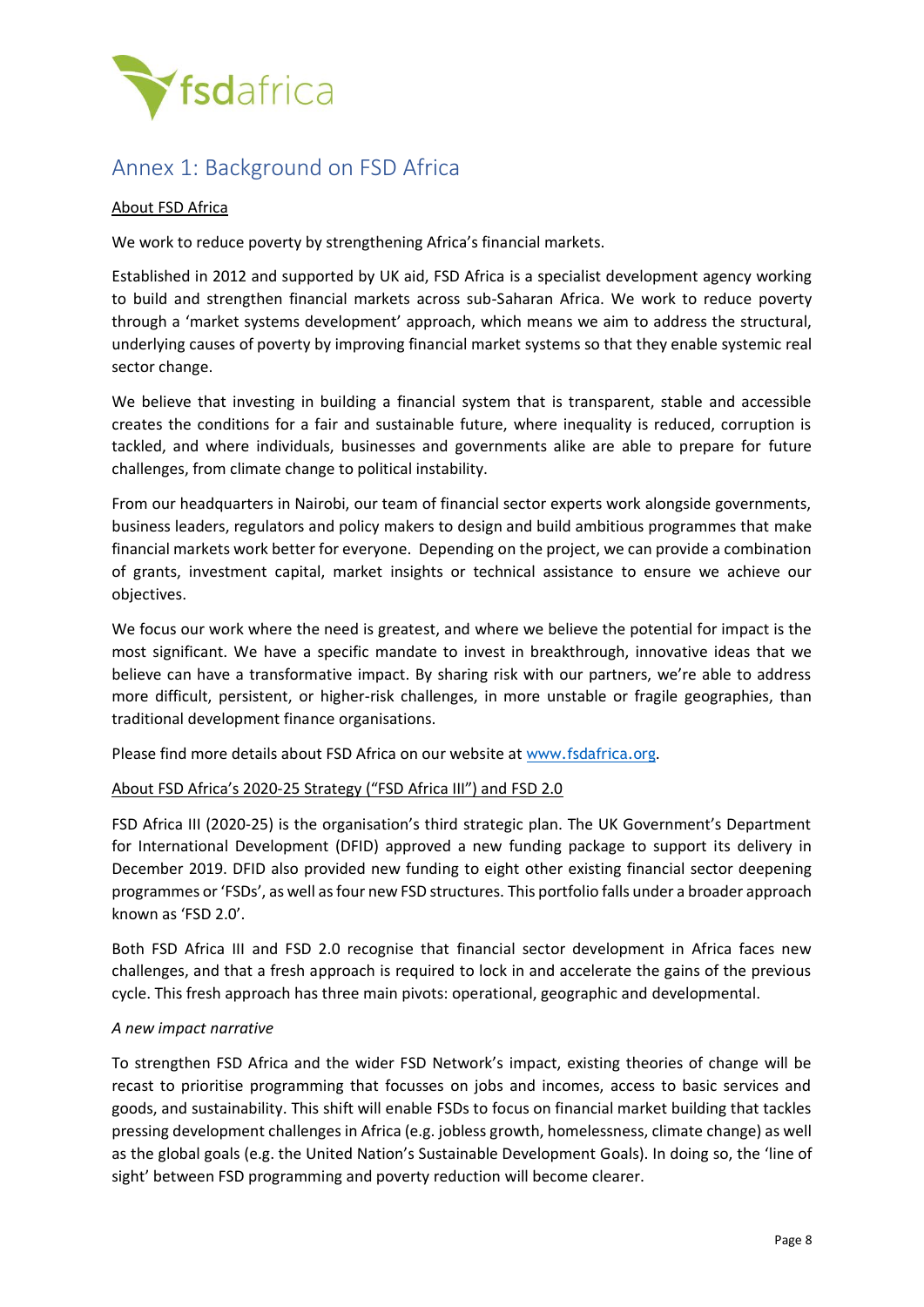

Finance has never been an end in itself. As a result, there's a new consensus that FSD work will become systematically more sector specific. With their partners, FSDs will therefore work more intensively at the interface where finance meets important real and social sectors. Along with climate, housing, agriculture, and digital lending, healthcare is one of these high priority sectors.

Finally, FSD Africa's initial, strong progress in the long-term finance space will also be replicated by other FSDs, enabling finance to play a role in poverty reduction beyond the household and in economic transformation processes.

This is about finance that benefits poor people, not just finance for the poor.

#### *A new geography*

The FSD Network has a strong programming footprint of over 200 staff in eight country offices. And despite FSD Africa's regional reach into a total of 28 countries, even greater reach is required to fulfil a truly pan-African approach, especially in the fragile, marginalised states and communities where the need is often greatest. This is why a large proportion of the new funding will be allocated to the setup and growth of four new FSD programmes in Ethiopia, Ghana, Sierra Leone and the West African Economic and Monetary Union (WAEMU) region. DFID has also asked FSD Africa to assess the possibility of new FSD programming in North Africa and Malawi.

#### *A new delivery mechanism*

The new package delivers a step-change in the way DFID's centrally managed programming can work harder to meet Country Office objectives. The eight existing FSD programmes – each funded by separate DFID teams – will form a tighter coalition, where funding, results and policy coherence are managed from DFID's headquarters in London, but in-country DFID advisors continue to commit time to local decision-making, mainly through well-qualified independent Boards.

New FSDs (see Annex 1) will be incubated by the FSD Africa team to reduce inception timelines, a suite of shared back office services (such as measurement, communications, ICT etc.) will enable leaner and more effective management, and concessional development finance (DevCap) will be made more seamlessly available to all FSD Network members via the FSD Africa Investment team in Nairobi, Kenya. FSDs have also self-organised to enable joint decision-making and programming via a new FSD Network Council structure that will complement not compete with local Boards. A new FSD Network Directorate, located at FSD Africa will manage this new delivery mechanism.